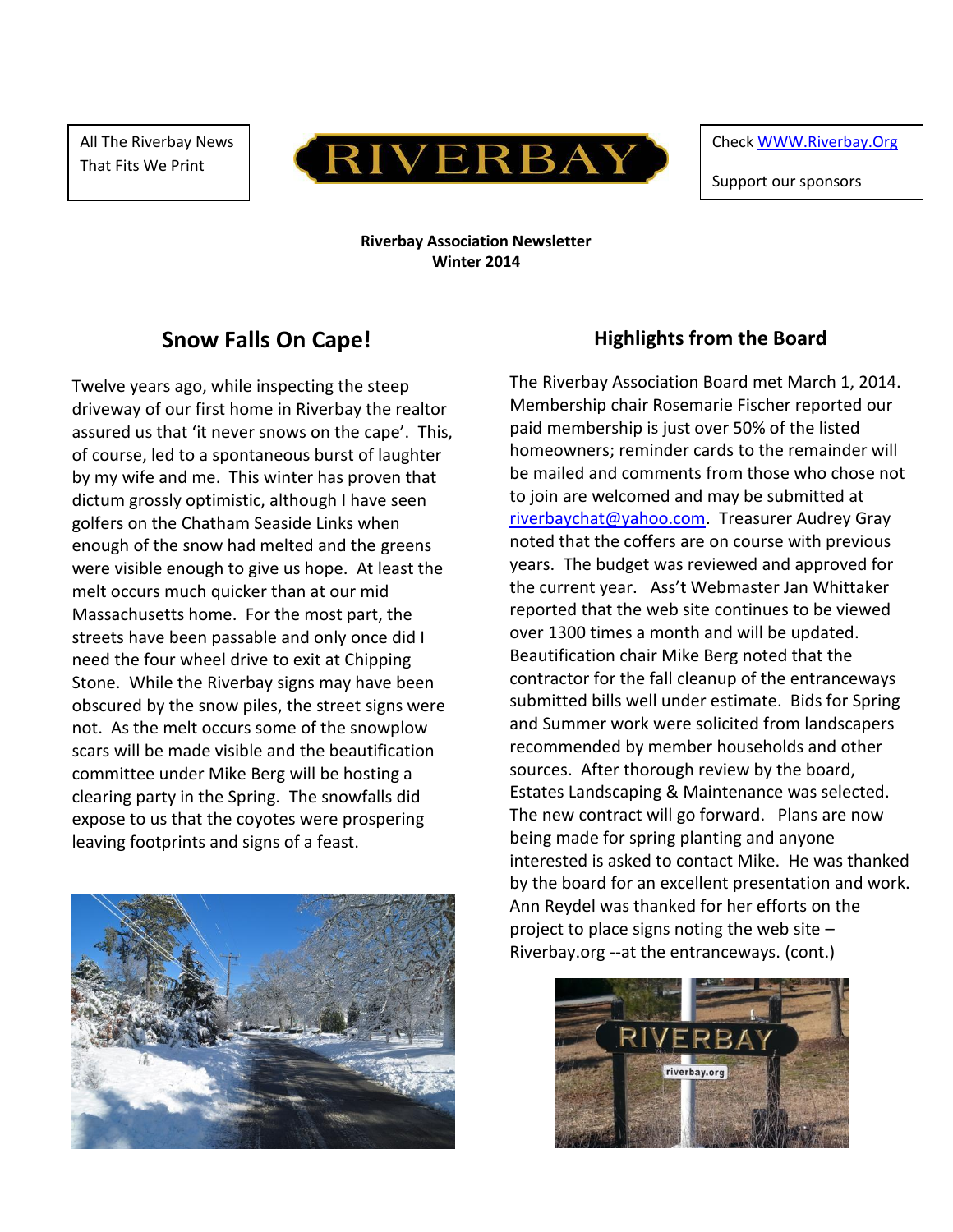#### Board Issues (cont.)

Special projects head Roy Johansen discussed the annual meeting which will be held October 18, 2014 at the community center this year. One of the topics on the agenda at that annual meeting will be whether the Association wants to change the format back to a luncheon held at a local venue with an added charge, this to encourage increased attendance. The board has decided to replace the picnic with several informal gatherings during the year. The first is tentatively scheduled for April 26, 2014 and will be held at the Cape Cod Commercial Fisherman's Association building from 5 to 7 pm. The association will provide soft drinks, paper plates, and cups; members and guests can bring 'pot luck' light fare to share (or not). Besides just getting to know your neighbors, the purpose is an exchange of ideas to make Riverbay a better place to live. Another interesting project will be to have a Riverbay 'Yard Sale Day'. This will not be a multi-family yard sale in one location but a publicized day where homeowners are encouraged to hold their individual yard sale. Again, membership comments are solicited and should be sent t[o Riverbaychat@yahoo.com.](mailto:Riverbaychat@yahoo.com) The board is contemplating having an August gathering that will be the replacement for the annual picnic. A tentative date of August 23, 2014 is being pursued. Other items included whether we wished to have an entry in the July 4<sup>th</sup> parade, and a Riverbay 'open house' or 'open garden' tour in the future. The final major item that the board addressed concerned formalizing the organization as a 'not for profit' (but not charitable) 501-C7 corporation and obtaining liability coverage for the organization and board. These will be investigated for action in the future.

#### **Events (continued)**

From Barbara Fouhy: The Eldredge Public Library Spring Learning Series is offering some exciting programs. April brings the amazing Jung Ho Pak , our Cape Cod Symphony conductor, as well as John Whelan and Steve Bornemeier with The Best of Broadway Musicals. Carol Yindra returns discussing Movies and the Arts . John Kennedy will be discussing 1814- Anything but an Ordinary Year. May will bring Karen Moore helping us with Garden Pleasures, Kerry Brown will be back with his popular Shakespeare program, this year on Macbeth. Shannon Griscom will complete the season with her popular discussions of the plays to be performed at the Monomoy Theater.To get the full details with times and dates please click on the following link: [http://www.eldredgelibrary.org/programs-classes](http://www.eldredgelibrary.org/programs-classes-and-events/learning-series/)[and-events/learning-series/](http://www.eldredgelibrary.org/programs-classes-and-events/learning-series/)

# **Events of Note**

*Ed. Note: Included here are items of interest that are non-political that may be of interest to our members. Inclusion does not imply endorsement by the association.* 

From Betsey Stevens: Nauset Neighbors is a Capebased non-profit organization dedicated to helping the senior community stay independent and safe in their homes as long as possible. Nauset Neighbors – Chatham and their partner-in-planning the Chatham Council on Aging hosted an informational/recruitment meeting event on Wednesday, February 5th at the Chatham Community Center. It has been determined that there is enough interest in both members and volunteers to initiate the program in Chatham. By joining the group for a nominal annual fee (which can be adjusted or waived) members are given access to services where a single call to the office enables a member to request rides to appointments, help with small tasks around the house such as changing screens, help with shopping, outings and other handyman jobs.

All of the services are provided by volunteers who want to help seniors not only with the necessities of life but with ways to improve the quality of life such as trip to the library or senior center.

Volunteers use online signup to select the type of service they wish to provide and the time that is most convenient for them. Typically volunteers help once or twice a month.If you are interested in becoming a member or a volunteer or want more information, you may call Nauset Neighbors at (508)514-7067.

From Anne Broderick: Our organization, Liberty Forum, is a philanthropic group of area women. We are nonpolitical and non partisan and some of the charities for which we have raised funds are the Family Pantry of Cape Cod, Wounded Warriors, Cape Cod Council of Churches, Cape Cod Cares 4 The Troops, Support Military Training Dogs to name a few. We are having our Annual Pancake Breakfast Sunday, May 25<sup>th</sup> (Memorial Day Weekend) at the V.F.W. Post on George Ryder Road, Chatham, MA from 9am to 12pm. Adults are \$8.00, children 6 years old to 10 years old, \$4.00 and children under 6 are FREE. We hope you and your families will attend and help us make this a big success so that others may benefit. Thanks again. For more information: Anne Broderick 61 Wequasset Way 508- 945-9709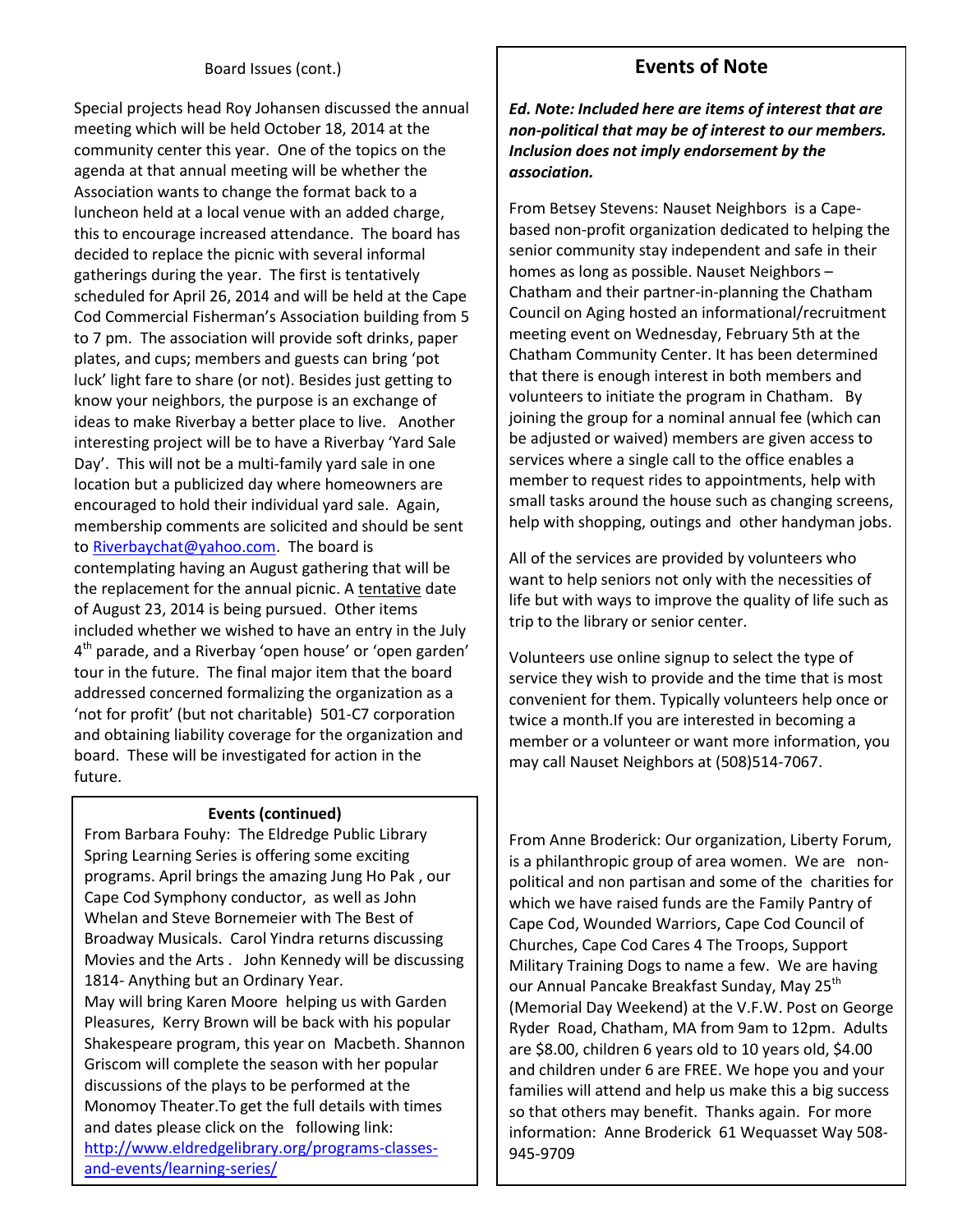### **Meet the board members:**

Jack Farrell: I have resided on Training Field Road since 2002. I practiced real estate law in Chatham for 30 years and have been a realtor with Webster's Real Estate for the past 10 years. My wife, Catherine Laurent, is the Director of the D.P.W. for the Town of Mashpee. I have been active in municipal government and currently serve on the Land Bank Open Space Committee. I have been a member at Eastward Ho! since 1979 and enjoy walking nine holes before sunset.

Rosemarie Fischer: My husband, Tony, and I moved to Chatham from Stony Brook, NY in 2001, and enjoy being residents of this wonderful Riverbay community. We have three children and four grandchildren who are young enough to keep us hopping! I hold degrees from Smith College and Columbia University, and, in my working days, had a long and satisfying career in social work. We love our home and are not big travelers save for trips up and down the eastern seaboard to visit family and friends, and/or to enjoy an occasional getaway to our summer cottage in Maine.

### **Support our Sponsors**

**Paul Avellar** - Chatham Boat Co. **Ed Cunha** - Ed Cunha Plumbing & Heating **Paula St. Pierre** - The Beachcomber **Dr. Kevin Smith** - Kevin Smith, D.D.S., General Dentistry **Dr. Andrew McClennen** – Family Chiropractic & Wellness **Leo Cabana** – Homeworks Environmental Inspections **Karl Fischer** – Homework's Property Watch **Jack Farrell** – Webster's Real Estate

## **Update on the Monomoy River Project**

A combined Chatham and Harwich Conservation Committee meeting was held on February 27, 2014. Secretary Ann Hesketh was present and had the following observations:

- the time period for construction and road closure is expected to be 12 - 15 weeks. (Rt. 28/Orleans road will be closed from Old comers to Bay Rd. for the construction)

- the planners prefer Option #1 but it will depend on the contractor as to whether it is feasible. (this is a top down cutting out of the road that will have less impact on the surrounding area but will be more expensive than option 2 which is a more standard way of building the bridge)

- the "improved public access" refers to the opening of the culvert to the river

- only kayaks and canoes will be allowed through the new opening. Not sure if signs will be posted as to no motorized boats. The depth of the water is shallow through the opening (? amount of feet but not much different than the depth of the river now)

- roadway width will not change and a 5 1/2 foot sidewalk will be added.

- life expectancy of the new channel is 75 years.)

- A "site visit" is planned for March 20 I think around 12 noon (low tide)

- The date of beginning of construction was mentioned as the fall of 2015, though they do not have all permits in hand and it will not go out to bid until that is finalized.